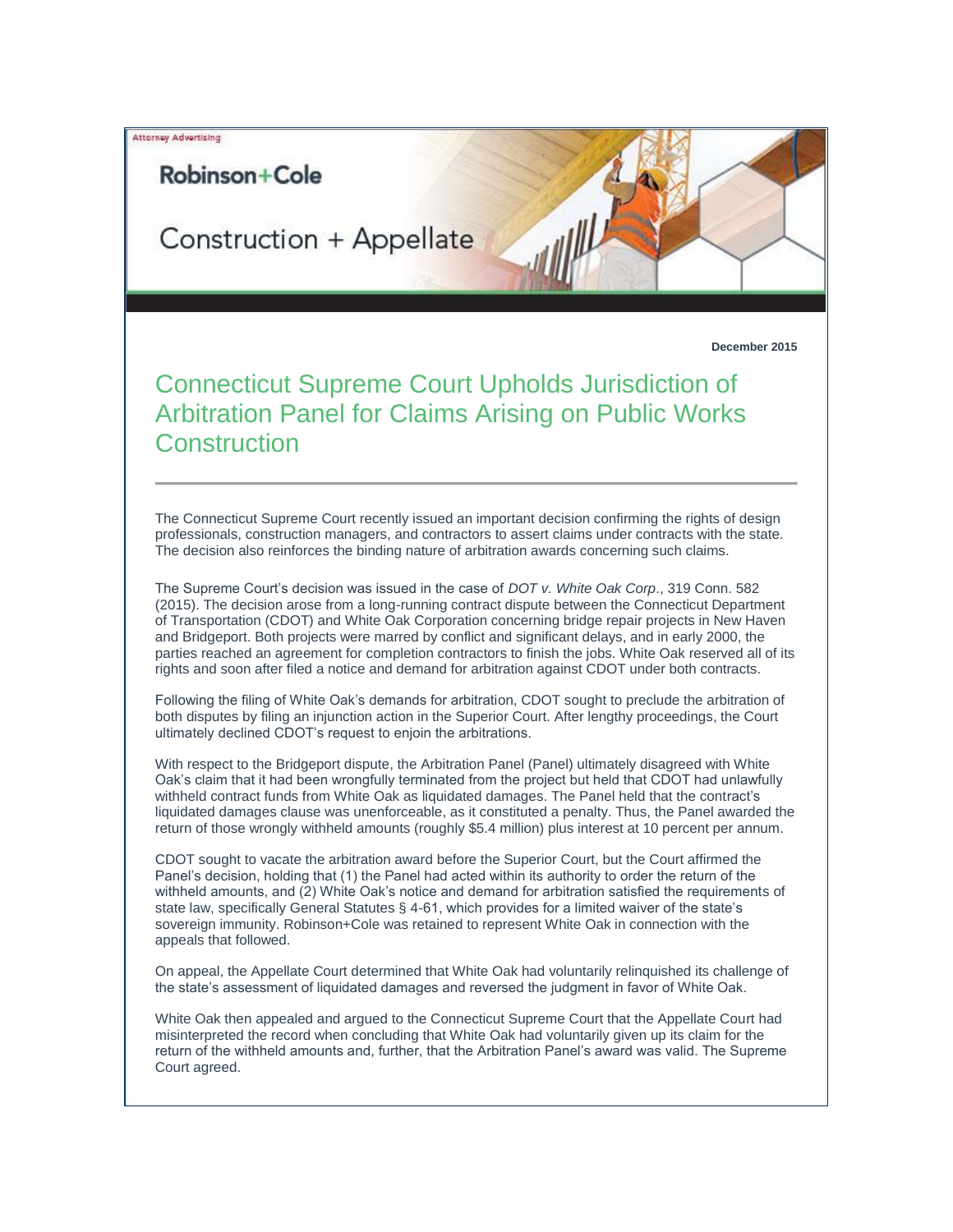After conducting an extensive review, the Supreme Court held that the record did not support CDOT's assertion that White Oak waived the right to seek the return of the amounts withheld as liquidated damages. This was especially true because White Oak's statutory notice of claim and demand for arbitration specifically included the return of these funds as an item of damages. Although CDOT claimed that White Oak had represented to the Court that it was only making a claim for wrongful termination of the contract, the Supreme Court held that the transcripts did not bear this out. The Supreme Court found further support for its conclusion in the fact that White Oak continued to press the liquidated damages claim during the arbitration without CDOT ever attempting to return to the Superior Court for further injunctive relief.

## **IMPORTANCE FOR PUBLIC WORKS CONSTRUCTION CONTRACT CLAIMS**

This ruling is particularly important because of the Court's guidance regarding claims arising under public works construction contracts and the process for satisfying the jurisdictional requirements of the applicable statute.

Under the doctrine of sovereign immunity, the state is generally immune from claims unless permitted by statute. Connecticut General Statutes § 4-61 allows a party that has entered into a design, construction, construction management, repair, or alternation contract with the state to bring a lawsuit or, in the alternative, file for arbitration to resolve any disputed claims arising under the contract. As a condition precedent to legal action, a claimant is required to provide written notice of each claim under contract with the state and the factual basis for each such claim. The notice must be submitted no later than two years after the state agency head issues a certificate of acceptance showing the acceptance of the design or construction contract work or two years after termination of the contract.

In this decision, the Supreme Court confirmed that the objective of the statutory notice requirement is to alert the state of the right of payment claimed and the general nature of the claim. Thus, a notice of claim will satisfy § 4-61 if "it communicates to the [s]tate, the nature of the claim based upon what is known at the time so that the [s]tate may attempt to resolve the problem short of arbitration." Finally, the Court determined that the requirements of notice should not be applied so restrictively so as to defeat otherwise valid claims.

## **IMPLICATIONS FOR ARBITRATION**

The decision also has significant legal implication in the area of arbitration law.

First, although the state's attempt to prevent the arbitration of the construction claims was ultimately unsuccessful, it did raise important issues as to the roles of the court and arbitration panel in deciding the questions of arbitrability and waiver. An important lesson to be learned from this case is to tightly manage court proceedings, whether occurring before the arbitration, afterward, or both. Connecticut law is particularly clear on the division of responsibilities in arbitration matters between courts and arbitrators; be wary of your opponent trying to push those boundaries because there can be serious ramifications.

Finally, parties to an arbitration should keep in mind that the court's powers are legally constrained when it is reviewing an arbitration award. In this case, the Supreme Court acknowledged the limited power of the Superior Court to override the statutory right to arbitrate. This case is another in a string of decisions rendered by the Connecticut Supreme Court adopting a marked "hands-off" policy when it comes to court review of arbitration awards (even very large arbitration awards).

If you have any questions, please contact one of the following Robinson+Cole lawyers:

[Dennis C. Cavanaugh](http://t2806904.omkt.co/track.aspx?id=402|2AD478|6F10|27A|E17|0|16BA|1|70150F0A&destination=http%3a%2f%2fwww.rc.com%2fpeople%2fDennisCCavanaugh.cfm%3futm_source%3dVocus%26utm_medium%3demail%26utm_campaign%3dRobinson%2b%2526%2bCole%2bLLP%26utm_content%3dConstruction%2bLegal%2bUpdate&dchk=72097E5D) | [Linda L. Morkan](http://t2806904.omkt.co/track.aspx?id=402|2AD478|6F10|27A|E17|0|16BB|1|70150F0A&destination=http%3a%2f%2fwww.rc.com%2fpeople%2fLindaLMorkan.cfm%3futm_source%3dVocus%26utm_medium%3demail%26utm_campaign%3dRobinson%2b%2526%2bCole%2bLLP%26utm_content%3dConstruction%2bLegal%2bUpdate&dchk=3AF4F624) | [Todd R. Regan](http://t2806904.omkt.co/track.aspx?id=402|2AD478|6F10|27A|E17|0|16BC|1|70150F0A&destination=http%3a%2f%2fwww.rc.com%2fpeople%2fToddRRegan.cfm%3futm_source%3dVocus%26utm_medium%3demail%26utm_campaign%3dRobinson%2b%2526%2bCole%2bLLP%26utm_content%3dConstruction%2bLegal%2bUpdate&dchk=51DB5246)